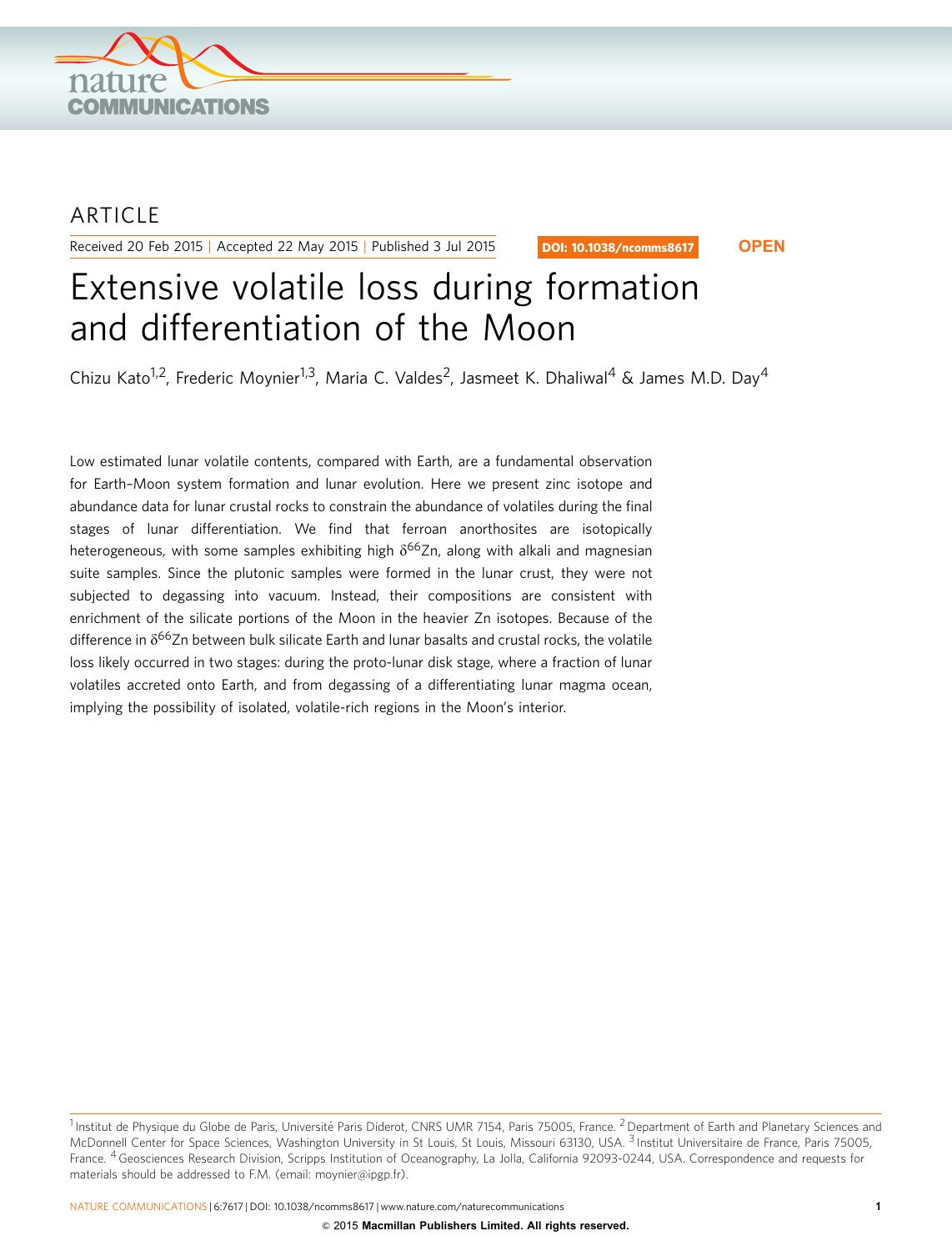he present-day inventory of volatile elements in inner Solar System terrestrial bodies is a function of initial delivery and subsequent volatile depletion histories. Unravelling this history can, therefore, elucidate mechanisms of planetary growth and differentiation. In the case of the Earth–Moon system, the contrasting fate of volatiles, between a relatively volatile-poor Moon and a water-rich Earth, provides important evidence for their formation and evolution. Despite their clear importance, however, the fate of the volatile elements and the origin of the volatile depletion of the Moon is not well understood<sup>[1,2](#page-3-0)</sup>. An important observation of Apollo lunar samples was their strong depletion in volatile elements compared with terrestrial samples<sup>[3](#page-3-0)</sup>. More recent studies of the volatile content in the Moon have shown that isotopes of moderately volatile elements, such as Cl and Zn, are highly depleted, compared with bulk silicate Earth<sup>4-6</sup>. In addition, some lunar rocks are enriched in the heavier isotopes of Fe compared with bulk silicate Earth<sup>7</sup>. This observation was originally interpreted in terms of Fe volatilization during the giant impact<sup>7</sup>; however, igneous processes provide a more robust interpretation for these results<sup>8,9</sup>. In contrast, studies of OH contents and D/H in apatites from mare basalts, as well as Apollo pyroclastic glass beads, have argued for elevated volatile contents in portions of the lunar interior $^{10-13}$ . Reconciling these seemingly contrasting observations remains critical to examining models of lunar formation (for example, [ref. 14](#page-3-0)) and of lunar mantle differentiation<sup>15</sup>, since a volatile-rich Moon is not a logical consequence of large-scale collisional events, or magma ocean differentiation<sup>4</sup>. To examine the origin of lunar volatiles, we employ high-precision Zn isotopes and abundances. Zinc is a moderately volatile element with a 50% condensation temperature of 726 K under solar nebula conditions<sup>16</sup>. Isotopic fractionation during magmatic processes has a negligible effect (<0.1% for  $\delta^{66}Zn$ ; per mil deviation of  $^{66}$ Zn/<sup>64</sup>Zn from the JMC-Lyon standard)<sup>17</sup>. However, Zn isotopes are highly fractionated during high-temperature volatilization in planetary rocks and variations in  $\delta^{66}Zn$  larger than 1% in terrestrial igneous rocks have only been observed in association with evaporation events $18,19$ . The absence of isotopic fractionation with evaporation events  $18,19$ . during igneous processes makes Zn isotopes powerful tracers of high-temperature evaporation during volatile depletion episodes in planets. Recent work on lunar samples has focused largely on using Zn isotopes to study mare basalts, regolith and pyroclastic glass beads<sup>6,18,20</sup>. These studies have shown that mare basalts are consistently enriched in the heavier Zn isotopes compared with terrestrial basalts, which has been interpreted as a consequence of a whole-scale evaporation event on the Moon<sup>[6](#page-3-0)</sup>, or during magma ocean differentiation<sup>[4](#page-3-0)</sup>. It has also been suggested that similar isotopic fractionation could possibly have occurred during eruptive degassing of volatiles from mare basalt lavas into vacuum<sup>[5](#page-3-0)</sup>.

To obtain the most comprehensive understanding of the Zn isotopic composition of lunar samples, we investigated the Zn isotopic compositions and abundances of lunar crustal rocks, which include magnesian and alkali suite samples (collectively termed here as MGS) and ferroan anorthosite (FAN) plutonic rocks. MGS are interpreted to have formed within the FAN-dominated lunar crust<sup>[21](#page-3-0)</sup> and, therefore, have not experienced degassing in a vacuum. FAN samples were formed by crystallization of a plagioclase floatation crust above a magma ocean after  $>80\%$  differentiation<sup>[21](#page-3-0)</sup>. FANs have highly variable volatile element abundances, with Zn ranging from  $\sim 0.1$ to > 50 p.p.m. (for example, [ref. 22](#page-3-0)), possibly consistent with transport and redistribution of Zn at the lunar surface. New data are also presented for the pyroclastic green glass 15426 to further examine whether pyroclastic glasses are enriched in the light isotopes of Zn due to recondensation of isotopically light vapou[r18](#page-3-0). Additional data are also reported for three lunar regolith samples and several mare basalt samples to confirm

previously observed heavy Zn isotope enrichment in these lithologies<sup>6,18,20</sup>

### Results

Lunar basalts. New data (Supplementary Table 1) for four high-Ti basalts ( $\delta^{66}Zn = +1.5\pm0.6\%$ , 2 s.d.) and three low-Ti basalts ( $\delta^{66}Zn = +1.5 \pm 0.4\%$ , 2 s.d.) (Supplementary Note 1) fall within the range observed previously for mare basalts<sup>6,20</sup>, and confirm that there is a consistent enrichment in the heavier isotopes of Zn compared with terrestrial basaltic rocks  $(\delta^{66}Zn = +0.28 \pm 0.05\%$  for the bulk silicate Earth<sup>17</sup>) (Fig. 1). Combining our new data together with literature data $6,20$ (Supplementary Table 2), we calculate a new average value for lunar basalts of  $\delta^{66}Zn = +1.4 \pm 0.5\%$  (2 s.d.,  $n = 26$ ). A few exceptions (five samples out of 30) are isotopically lighter and are excluded from this average due to secondary condensation effects (Supplementary Discussion).

Lunar crust and interior. In contrast to the relative homogeneity of mare basalts, FAN samples show large Zn isotopic variability  $(\delta^{66}Zn$  between -11.4 and +4.2%) and the light isotope enrichment is correlated with the reciprocal Zn abundance ([Fig. 2\)](#page-2-0). In comparison, the two MGS rocks that we measured are both isotopically heavy (Supplementary Table 1).

Pyroclastic glass and regolith. The pyroclastic green glass (15426) is enriched in Zn compared with mare basalts ( $\sim$  50 p.p.m. versus  $\sim$  2 p.p.m., which is in good agreement with previous studies<sup>22</sup>) and is isotopically lighter than the mare basalts ( $\delta^{66}Zn = -0.98\%$ ). This result confirms consistent light isotopic enrichment of Zn in both high- and low-Ti pyroclastic glass beads<sup>18,20</sup>, with  $\delta^{66}$ Zn for the pyroclastic glasses ranging from  $-1$  to  $-4.1%$ . Three regolith samples are enriched in the heavier isotopes of Zn, with  $\delta^{66}$ Zn up to  $+6.4\%$ , confirming previous results<sup>18,20</sup> that the lunar regolith is isotopically heavier than lunar basalts through impact gardening processes (Supplementary Discussion). The Zn abundances of the different samples fall within the range of previous measurements: mare basalts:  $\sim$  1–5 p.p.m.; FAN: 0.6–75 p.p.m.; MGS:  $\sim$  3 p.p.m.; and pyroclastic green glass:  $\sim$  50 p.p.m. (Supplementary Table 2).

#### **Discussion**

Enrichment in the lighter isotopes of Zn in Apollo 17 glasses was originally interpreted as the consequence of degassing of basaltic



Figure 1 |  $\delta^{66}$ Zn values for lunar rocks. The grey dashed box in a represents the magnified area shown in **b**. Lunar mare basalts, alkali and magnesium suite samples are enriched in the heavier isotopes of Zn in comparison with the terrestrial mantle composition (orange square). Ferroan anorthosites exhibit significant isotopic variability, to light and heavy Zn isotopic compositions. Isotopic data for lunar samples are from this study and [refs 6,18,20](#page-3-0). The bulk silicate Earth value is from [ref. 17.](#page-3-0)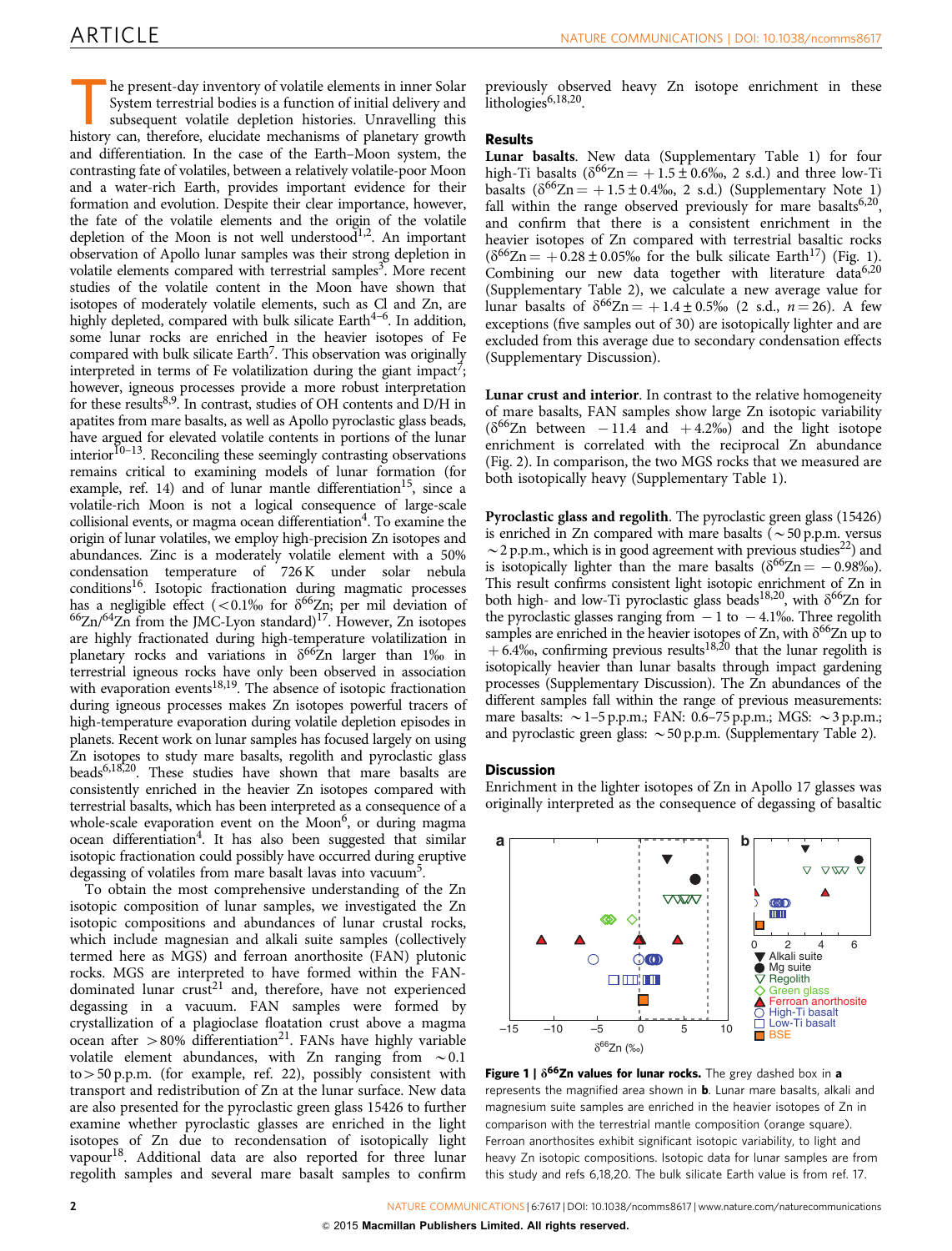<span id="page-2-0"></span>



magma during a lava-fountaining event<sup>18</sup>. During magmatic ascent, the volatile elements are thought to have vapourized, leading to light isotope enrichment through kinetic isotopic fractionation. This vapour is then considered to have recondensed and coated the bead surfaces<sup>18</sup>. The new results on the Apollo 15 green glass (15426) offer the same interpretation for this pyroclastic deposit. The green glass 15426 is coarser (with a mean radius of the grains of  $\sim$  100 µm) than the two Apollo 17 glasses (mean radii of  $\sim$  50  $\mu$ m)<sup>23</sup>. Therefore, a prediction, based on surface/volume, is for more limited light isotope enrichment of Apollo 15 glass beads due to surface/volume effects, as our results show (Apollo 15426  $\delta^{66} \text{Zn} \sim -1\%$ , [Zn] ~53 p.p.m. versus Apollo 74220  $\delta^{66}$ Zn – 3.4 to – 4‰ and [Zn] ~ 230 p.p.m.).

Enrichment in the heavier isotopes of Zn in lunar mare basalts confirms that most lunar mare basalts have a homogeneous Zn isotopic composition, with 25 samples (out of 30) enriched by  $> 1\%$  ( $\delta^{66}Zn = +1.42 \pm 0.5\%$ ; 2 s.d.,  $n = 26$ ). It has previously been argued that the heavy isotope enrichment in mare basalts reflects a global phenomenon, where basalts representing four different Apollo mission sampling locations (Apollo 10, 12, 15 and 17), as well as unknown regions sampled by lunar meteorite LaPaz Icefield 02205, all show nearly identical enrichments<sup>[6](#page-3-0)</sup>. The heavy Zn isotopic composition in the source of the mare basalts together, with the depletion in absolute abundances of moderately volatile elements, suggests that the lunar material suffered a whole-scale high-temperature evaporation process, with the preferential partitioning of the lighter isotopes of Zn in the vapour. This evaporation process most probably occurred during large-scale melting of the Moon, such as during the giant impact<sup>6</sup>.

Highland rocks represent the primary crust of the Moon and are the oldest known lunar samples (for example, [ref. 24\)](#page-3-0). The large range of Zn abundances in FAN samples suggests two possible scenarios: (1) the source of the FAN had a highly variable Zn content, which is reflected in the FAN samples, or (2) the Zn abundance represents secondary redistribution of Zn at the surface of the Moon during cataclasis of the FAN, as well as mixing with some chondritic components. Partial melting does not seem to extensively fractionate Fe/Zn due to the fact that these two elements share similar ionic radii<sup>25</sup>. The five different FAN samples analysed here have variable Fe/Zn (Supplementary Table 3), which, therefore, suggests that either the source of the anorthosites had variable Fe/Zn, that Fe and Zn were fractionated during plagioclase crystallization, or that the Zn elemental variations are a result of secondary evaporative processes. Since Zn isotopes are not fractionated by  $> 0.2\%$  during igneous

processes<sup>[17](#page-3-0)</sup>, the large Zn isotopic variations, which are correlated with the Zn abundance (Fig. 2), indicate that the Zn systematics of FAN are due to high-temperature evaporation effects. Thus, Zn-rich FAN contains a large fraction of an isotopically light vapour, while the most Zn-poor FAN (15415) retains primary magmatic characteristics.

Apollo sample 15415 is unbrecciated, pristine<sup>26</sup> and is enriched in the heavier isotopes of Zn  $(\delta^{66}Zn = 4.2\%)$ . On the other hand, 65315, which is enriched in Zn (75 p.p.m.) is a brecciated cataclastic anorthosite with exogenously derived (meteoritic) highly siderophile element additions<sup>27</sup>. Similarly, 67955 is also a brecciated sample, formed from an impact melt, with a significant component of meteoritic siderophile elements<sup>[28](#page-3-0)</sup> and has disturbed Zn isotope systematics. These lines of evidence indicate that the brecciated samples incorporated isotopically light Zn-rich vapour during cataclasis or residence on the lunar surface. Transport of Zn at the surface of the Moon, during later impact bombardment of the crust and during the assimilation of exogenous Zn, implies that the Zn isotopic composition of cataclastic FAN samples do not represent the composition of their source reservoirs.

Significant enrichments in the heavy isotopes of Zn observed in the MGS, which solidified within the lunar crust, point towards a higher volatile depletion in their source than mare basalts. The origin of the MGS is generally interpreted as magmatic intrusions within the FAN crust (for example, [ref. 21](#page-3-0)), formed by either a very high degree of partial melting<sup>[29](#page-3-0)</sup> or by assimilation of FAN crust<sup>[30](#page-3-0)</sup>. Evaporation and condensation in a vacuum at the surface of the Moon has, therefore, played no role in the composition of these samples. Enriched heavier isotopes of Zn observed in the MGS points towards a source already depleted in volatile elements. In turn, this provides strong support to loss of Zn and moderately volatile elements during a whole-scale evaporation of the Moon early in its history either following the giant impact or during a lunar magma ocean phase<sup>[4,6](#page-3-0)</sup>, and not locally during degassing, as has been proposed for some of the mare basalts [\(ref. 5\)](#page-3-0). A third scenario would be that the impactor was already depleted in volatile elements before the giant impact (for example, [refs 31,32](#page-3-0)). The new data cannot constrain this scenario; however, a second process of volatile loss is required to explain the differences in Zn isotopic composition between mare basalts and pristine highland samples. A more likely scenario is, therefore, that volatile element of the Moon occurred during lunar formation and differentiation.

An outstanding question is how Zn and other moderately volatile elements were lost from the Moon, while water, which is far more volatile (for example, [ref. 32\)](#page-3-0), seems to have been retained in some samples (for example, [refs 10–13\)](#page-3-0). It has been suggested that hydrodynamic escape after the giant impact was not a viable mechanism to explain the loss of water (or potassium) from the Earth–Moon system and that the volatile element content of the Moon was inherited from the precursor material<sup>33</sup>. However, this model fails to explain the extreme volatile depletion of the mare basalt source rocks, which are the most representative derivative rock type from the lunar mantle, or the later evolution of volatiles in the Moon revealed from crustal rocks. In a two-phase vapour-melt numerical model of the dynamical and thermodynamical evolution of the proto-lunar disk[34](#page-3-0), where the vapour phase is viscous due to magnetorotational instability, the volatile elements are predicted to accrete to Earth, leaving the material that formed the Moon enriched in refractory elements and correspondingly depleted in volatiles. Calculations of the chemical composition of the vapour of the lunar protoplanetary disk $35$  indicates that Zn enters the volatile phase of the disk at temperatures  $<$  3,000 K, leaving the Moon depleted in Zn and more volatile elements. Our new results